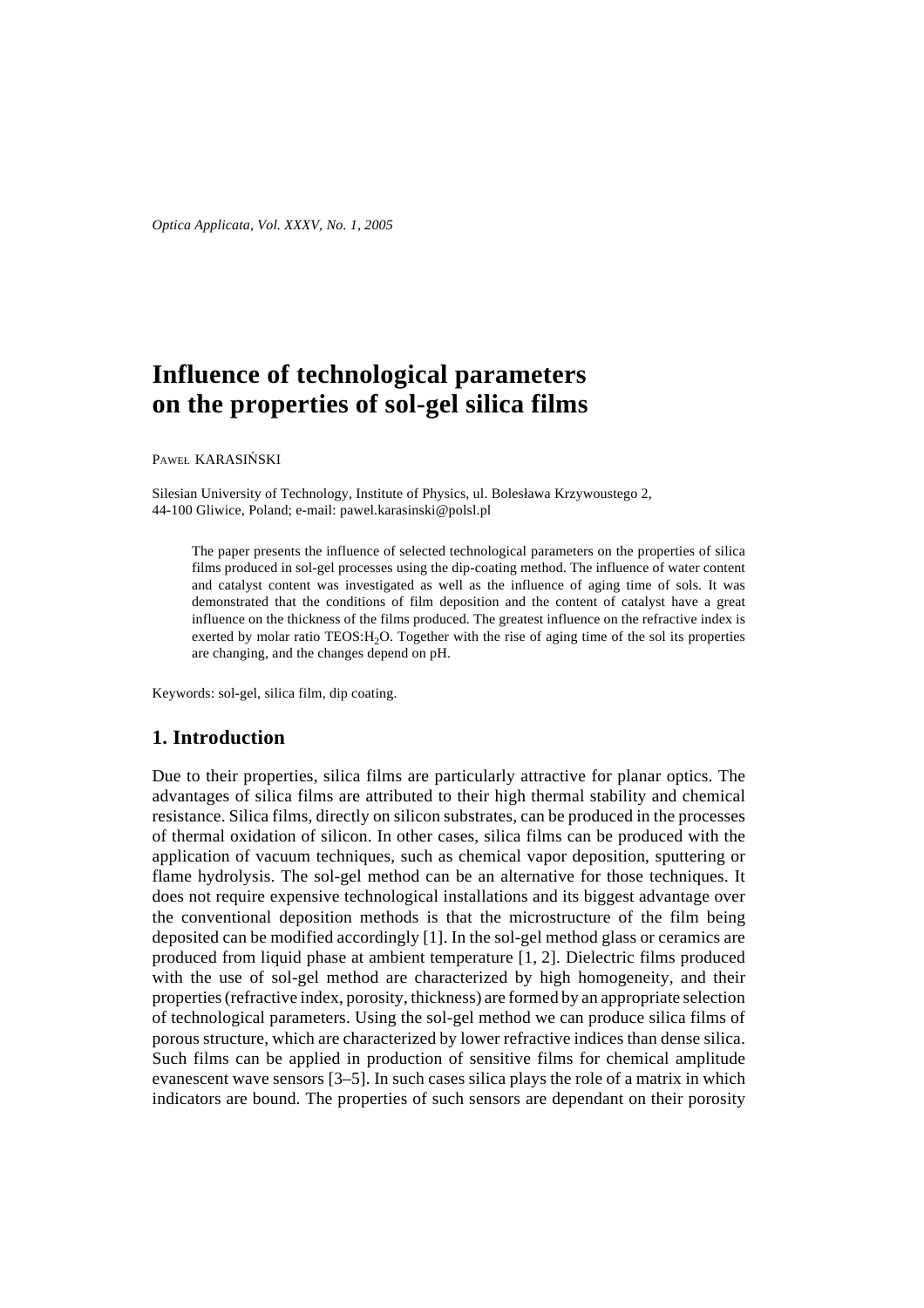and on the indicator applied. Porosity has the influence on the response time and regeneration time of the film. Sensor properties of such layers have been discussed in many publications [5–10], but the influence of technological parameters on their properties has not been thoroughly investigated in the literature.

In the present paper, we present the results of investigations involving the influence of selected technological parameters on the properties of the silica films produced. The films were produced with the application of dip-coating method. The investigations covered the influence of water amount, catalyst and aging time of sol on the thickness of the obtained films and their refractive index.

# **2. Sol-gel processing**

### **2.1. Chemical basis**

The sol-gel technique can be defined as a chemical production method of glass and ceramics from liquid phase. The following stages can be distinguished in sol-gel processes [1, 2]: formation of colloidal system, hydrolysis and condensation, deposition of sol film on the substrate as well as drying and heating of the films being produced. When tetraethoxysilane (TEOS) is applied as silica precursor, the reactions of hydrolysis and condensation are carried out in the following way [2]:

$$
\equiv Si - OC_2H_5 + H_2O \Leftrightarrow \equiv Si - HO + C_2H_5OH \text{ (hydrolysis)}
$$
 (1)

 $\equiv$ Si–OC<sub>2</sub>H<sub>5</sub> + HO–Si $\equiv \Leftrightarrow \equiv$ Si–O–Si $\equiv$  + C<sub>2</sub>H<sub>5</sub>OH (alcohol condensation) (2)

$$
\equiv Si-OH + HO-Si \equiv \Leftrightarrow \equiv Si-O-Si \equiv +H_2O \quad \text{(water condensation)}\tag{3}
$$

The reactions of condensation start before the reactions of hydrolysis are finished. In theory, to ensure a full hydrolysis reaction of TEOS it is enough to ensure the ratio H<sub>2</sub>O:TEOS at the level of  $R = 2$ . However, even in excess water ( $R \gg 2$ ), the reaction of TEOS hydrolysis does not go completion [2]. The proportions of the applied output components, kind and amount of the applied catalyst as well as parameters characterizing particular stages of the technological process have the influence on the properties of the films obtained.

# **2.2. Film formation by dip coating methods**

In sol-gel technique the films are produced with the application of three methods: spin coating method, dip coating method and meniscus coating method [2]. In the studies presented the dip coating method was applied, in which substrate withdrawal speed from the sol is the basic parameter having the influence on the thickness of the film. When the sol shows the properties of Newtonian liquid and its viscosity and substrate withdrawal speed are high enough to reduce the curvature radius of meniscus, then the dependence of the thickness *d* of the sol film being deposited on the substrate withdrawal speed  $\nu$  can be defined by means of the following expression [1, 2]: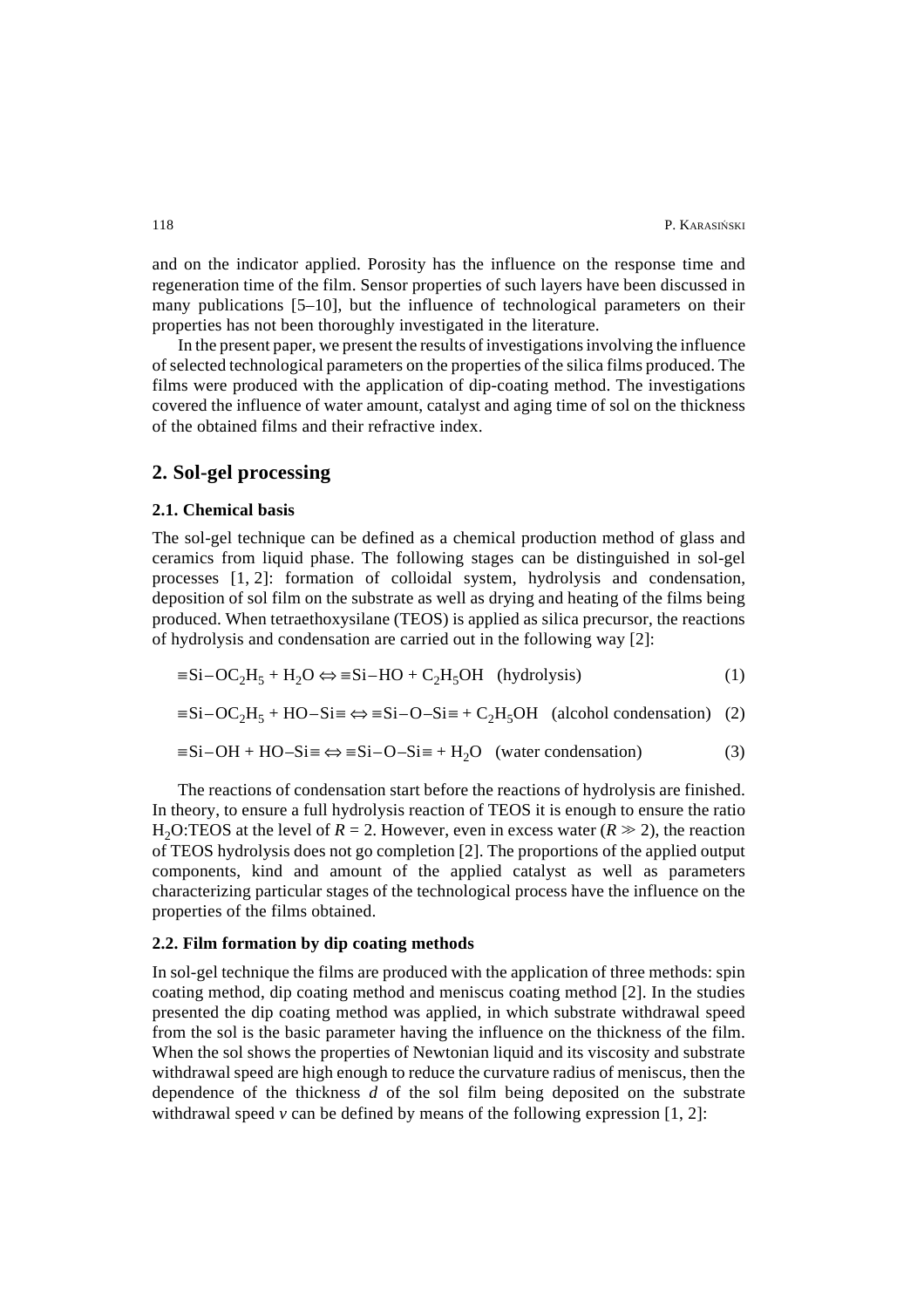*Influence of technological parameters...* 119

$$
d = c_1 \left(\frac{\eta v}{\rho g}\right)^{1/2} \tag{4}
$$

where  $c_1 \approx 0.8$ ,  $\eta$  is the dynamic viscosity of sol,  $\rho$  is the concentration of sol and *g* is the acceleration due to gravity. When the movement of substrate does not result in the reduction of meniscus curvature, the dependence of thickness *d* of the film being obtained on the speed  $\nu$  of the substrate is expressed by the expression of Landau and Levich [1, 2]:

$$
d = 0.94 \frac{(\eta v)^{2/3}}{\sigma_{L, V}^{1/6} (\rho g)^{1/2}}
$$
 (5)

where  $\sigma_{L, V}$  is the liquid-vapor surface tension.

When deriving the above relations the evaporation of solvents was not considered. The sol films deposited on the substrate are then subjected to drying and heating. In the above processes the films get concentrated whereby their thickness is considerably smaller. This effect can be allowed for by complementing the above expression with a contraction factor [11]. Taking into consideration expressions (4) and (5), the dependence of final film thickness on substrate withdrawal speed from the sol can be written in the following form:

$$
d = a \xi v^{\alpha} \tag{6}
$$

where  $\xi = 1$  (cm/min)<sup>- $\alpha$ </sup> is a scaling factor (the speed is expressed in cm/min). For a given technological process the factor of proportionality  $a$ , and exponent  $\alpha$  can be derived empirically. Frequently the relation  $d(v)$  is presented in the literature in the logarithmic scale and hence the exponent  $\alpha$  is referred to as a slope. With Eqs. (4) and (5) taken into consideration, we can expect that its value is within the range from 0.50 to 0.66.

#### **2.3. Film fabrication**

Tetraethoxysilane (TEOS) was the precursor of the silica films produced, and hydrochloric acid (HCl) was used as a catalyst. In all processes described here TEOS was dissolved in ethyl alcohol (EtOH) in constant molar ratio TEOS:EtOH = 1:4. After adding the appropriate volume of water and catalyst the hydrolysis of TEOS was carried out. For all solutions the reactions were carried out for 3 h in a closed glass vessel at a temperature of 50°C with ultrasonic stirring being used. After cooling the sol to the room temperature (18°C) the films were deposited on the glass substrates. The tests were carried out with respect to solutions of different content of water and different amount of the catalyst. In the solutions under investigation the molar ratio  $H<sub>2</sub>O:TEOS$  was  $R = 2, 4, 8$  and 16, respectively. And the molar ratio TEOS:HCl varied from 0.01 to 0.38. The films were deposited on glass substrates by means of controlled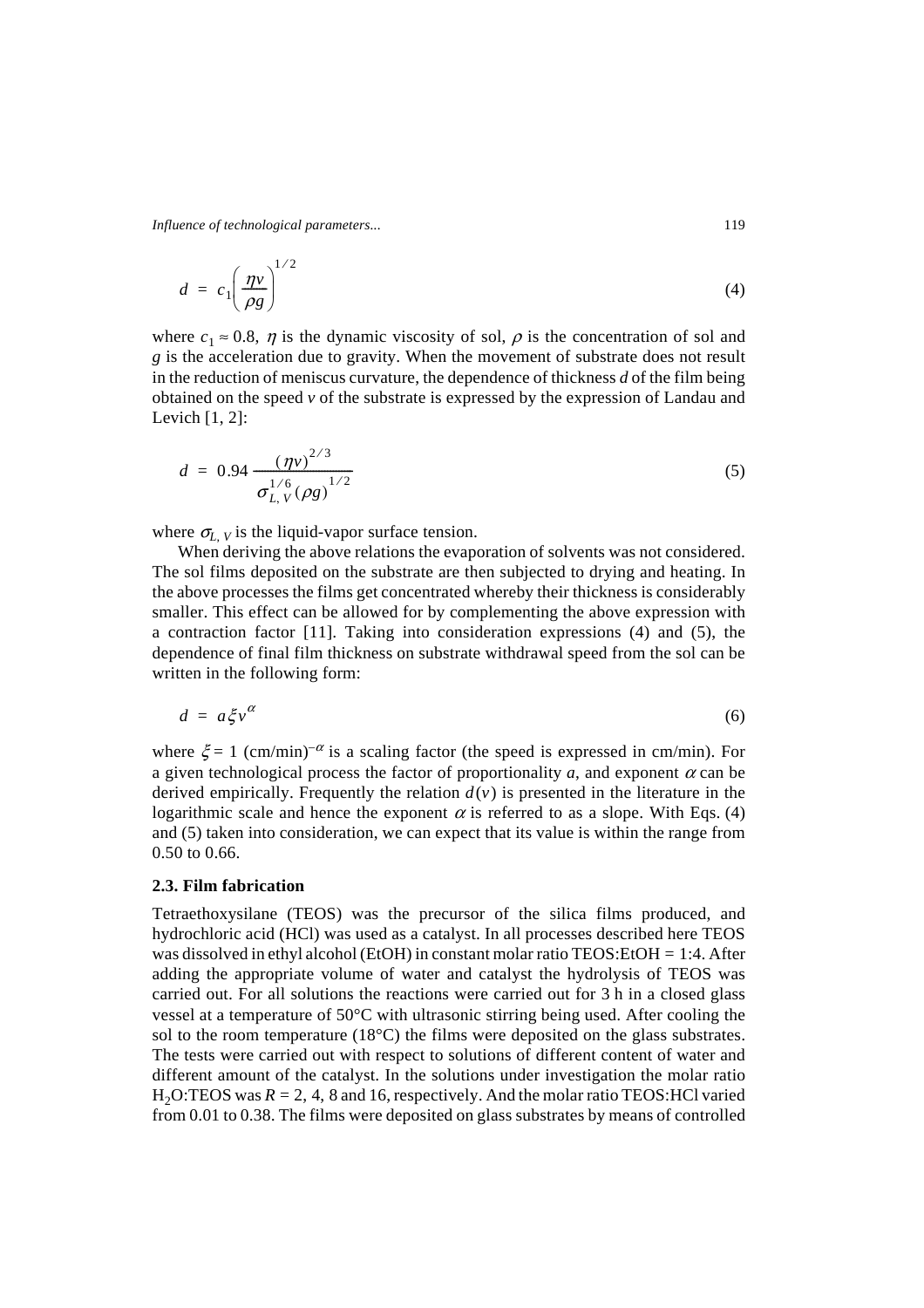withdrawal from the sol. For that purpose, a mechanical system was constructed which allowed the withdrawal of the substrates at a controllable rate. In the investigations the withdrawal rate from 2 to 10 cm/min was applied. The accuracy of withdrawal rate measurement was  $\Delta v = 0.02$  cm/min for  $v = 2.00$  cm/min and  $\Delta v = 0.12$  cm/min for  $v = 10.00$  cm/min but the uniformity of the withdrawal rate was considerably better. Microscope slides (Menzel–Glaser) of the dimensions  $76\times26\times1$  mm were applied as substrates. Substrate glass was subjected to cleaning procedure which involved the following: mechanical washing in water with detergent, rinsing in deionized water, soaking in the solution of ammonia water, rinsing in deionized water, rinsing in acetone and drying. The sol in which the substrates were immersed was in a beaker, the whole being shielded by a glass cylinder. The application of such a procedure prevented accidental movement of air and, in consequence, ensure homogeneity of the films obtained. The fabricated films were then dried and in each case they were annealed for 2 h at a temperature of 150°C.

# **3. Measuring method**

The thickness and refractive indices of silica films were measured in the ellipsometric way. The ellipsometric method consists in changing the polarization state, which happens to the light beam reflected from the investigated sample [12]. The basic ellipsometric equation has the following form:

$$
\rho = \frac{R_p}{R_s} = \tan \Psi \exp(i\varDelta), \tag{7}
$$

with  $R_p$  and  $R_s$  indicating the reflection coefficients respectively for the light polarized in parallel (subscript *p*) and perpendicularly (subscript *s*) to the plane of incidence. The angles  $\mathcal{V}$  and  $\Delta$  are referred to as ellipsometric angles and they generally depend on the film parameters, substrate and the ambient medium. From the measurements of ellipsometric angles, film parameters are determined. The experiments were carried out for the wavelength of  $\lambda = 632.8$  nm with the application of a monochromatic ellipsometer Sentech SE400 (Germany). During the measurements the relative humidity in the room was about 40%.

# **4. Experimental results and discussion**

### **4.1. Effect of water:precursor ratio**

The influence of water: precursor ratio  $R$  on the properties of the sol obtained was investigated, and then consequently on refractive index and thickness of the silica films produced. Technological processes were carried out in which different water:precursor ratio *R* was used to prepare the sols. The sols were prepared according to the procedure presented in Sec. 2.3., in which the molar ratio of water to TEOS was  $R = 2, 4, 8$  and 12, respectively. The molar ratio TEOS: HCl was  $1:0.02$  (pH  $> 2$ ). On the same day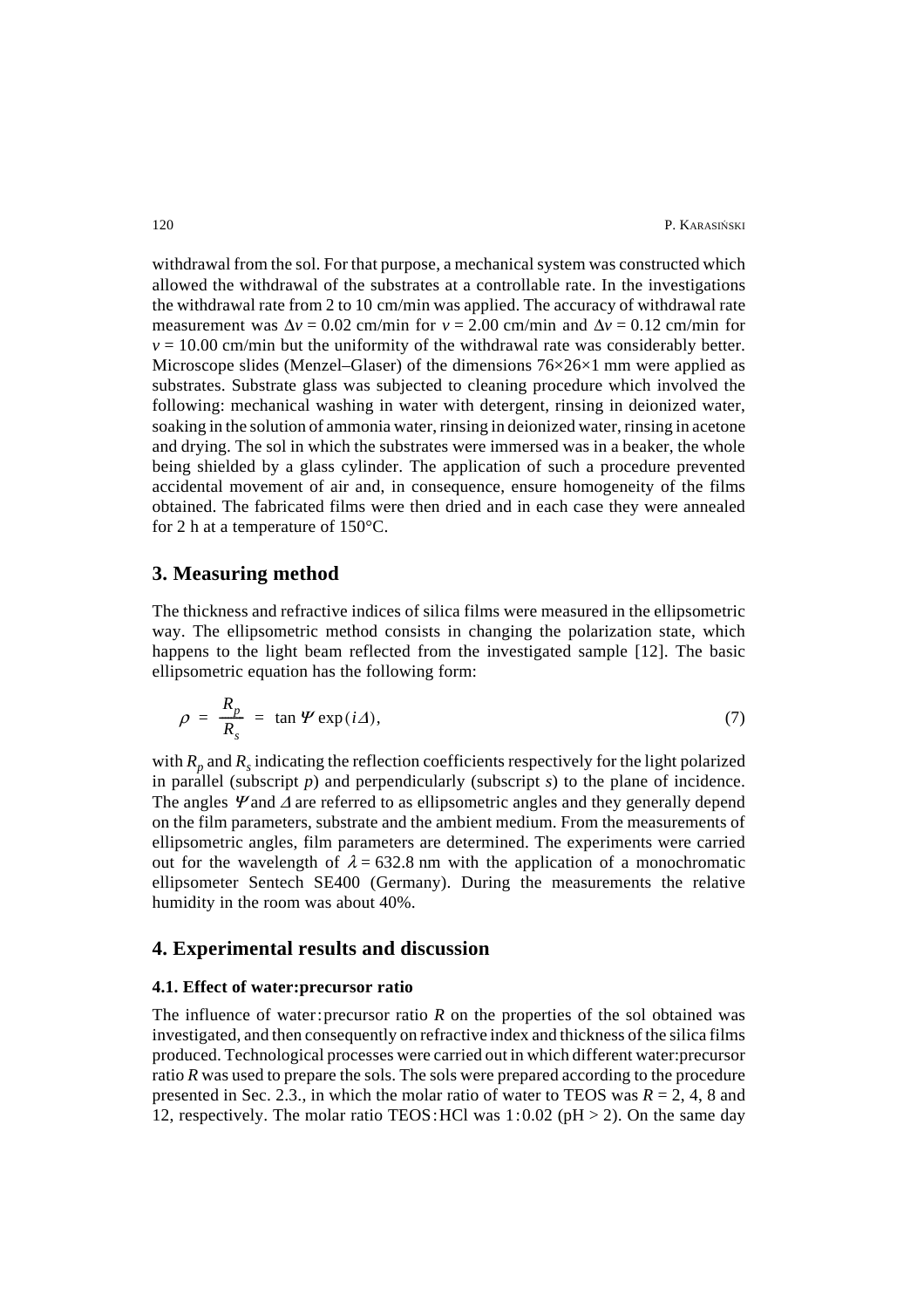

Fig. 1. Dependence of film thickness on the substrate withdrawal speed for different water content *R*  $(TEOS: EtOH:HCI = 1:4:0.02)$ .

the films were fabricated which, on the next day, were subjected to annealing for 2 h at a temperature of 150°C. The parameters of the films were measured in the ellipsometric way. The dependences of the final thickness of films on the speed of substrate withdrawal from the sol are presented in Fig.1. In the figures the experimental points have been marked. The curves have been determined from the approximation of experimental data using relation (6).

The films were fabricated in room conditions when the sol was placed in a beaker shielded by a glass cylinder, which reduced the movement of air around the beaker. In such a system, there is a high concentration of solvent vapours (mainly of EtOH) in the air inside the cylinder. It has the influence on their evaporation rate from the deposited sol film, and hence on the thickness of the fabricated films. The characteristics reflecting such conditions are additionally marked with the symbol *A*. It can be seen from the dependences presented in Fig. 1 that the content of water in the sol has the influence on their run. For  $R > 2$ , for a given substrate withdrawal speed from the sol, the thickness of films decreases with the rise of *R*. The solution with the lowest water content  $(R = 2)$  exhibited different properties. Then, the run corresponding to the highest water content  $(R = 16)$  is characterized by high dispersion of experimental points. The sols, for which  $R < 16$ , yielded homogeneous films of good quality. The films fabricated from the sol for which  $R = 16$  had heterogeneous thickness. And hence the run corresponding to them is characterized by the highest dispersion of points. This is caused by the fact that with such a high amount of water the surface tension of sol is rising considerably and due to that the wettability of substrate deteriorates.

The technological processes presented here were repeated in the same way, with the conditions of film deposition being slightly changed. The change consisted in raising the cylinder shielding the beaker with sol by a few millimeters to ensure the movement of air around the beaker. In this way, the concentration of solvents in the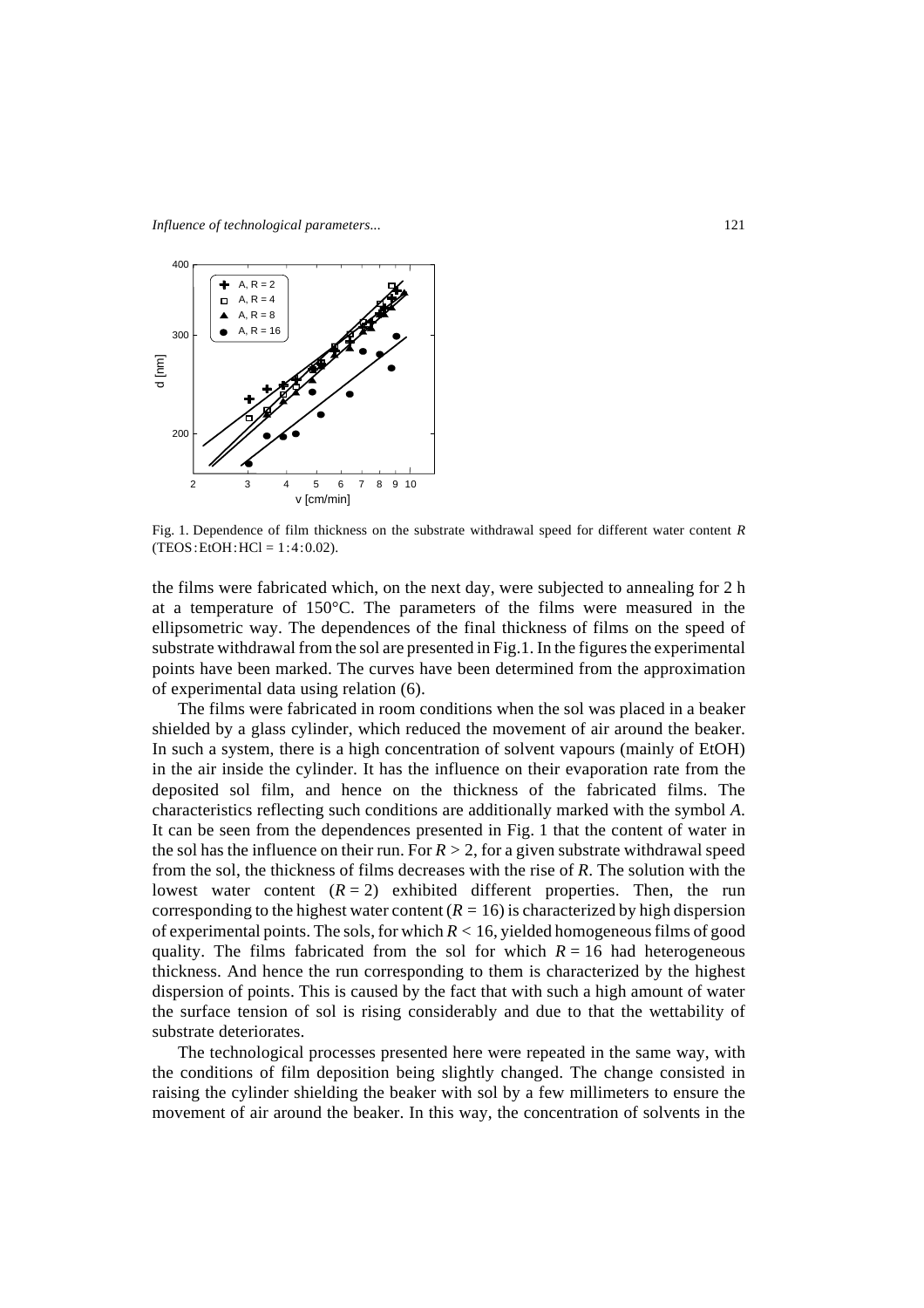|          | $\alpha$          |                   | $a$ [nm]        |                   |  |
|----------|-------------------|-------------------|-----------------|-------------------|--|
|          | A                 | B                 | A               | R                 |  |
| $R=2$    | $0.404\pm0.004$   | $0.118 \pm 0.004$ | $146.04\pm0.98$ | $290.58 \pm 1.52$ |  |
| $R = 4$  | $0.514\pm0.004$   | $0.422 \pm 0.004$ | $119.51\pm0.64$ | 142.84±0.79       |  |
| $R=8$    | $0.485\pm0.002$   | $0.441 \pm 0.005$ | $118.07\pm0.37$ | $126.47\pm0.83$   |  |
| $R = 16$ | $0.428 \pm 0.010$ | $0.436\pm0.011$   | $112.14\pm2.01$ | 117.78±1.67       |  |

T a b l e. Parameters of matching curves.

vicinity of the beaker with sol decreased, which, in consequence, had influence on their evaporation rate from the films being deposited. The results obtained in such conditions were marked with symbol *B*. For the sake of comparison, the selected characteristics, corresponding to different conditions of film deposition are presented together in Fig. 2, and the parameters of matching curves are given in the Table. We can clearly see the influence involving the change of film deposition conditions on the characteristics obtained. The biggest differences can be observed for  $R = 2$ . For  $R = 4$ the influence involving the change of film deposition conditions is smaller, and for  $R = 8$ , as can be seen from Fig. 2, the characteristics practically overlap. For  $R = 16$ the parameters of matching curves are almost the same. The growing difference between the characteristics with *R* being decreased is probably caused not only by the change of concentration of solvents present in the atmosphere surrounding the sol but also by water being transferred to the layer of sol by the passing air. Additionally, the flow of air around the film, increasing the evaporation of the catalyst from the sol film, can increase its pH, accelerating in this way the condensation process. Also, in the case of the repeated process, for  $R = 16$  the films obtained were of the worst quality. It can be observed from the comparison of matching curves that only for  $R = 4$  and for the process A, the slope  $\alpha$  is within the expected range of values, and the films corresponding to it are characterized in terms of visual assessment by the best quality. For the remaining cases the slope  $\alpha$  has the values below expectation. This is indicated by the fact that the sols in the deposited films do not show the properties of Newtonian liquids. It can be seen from the parameters presented in the Table that the flow of air in the vicinity of the beaker with sol has the influence on the properties of sols in the deposited films. The flowing air changes the evaporation rate of solvents (mainly EtOH), but also by transferring water to the film, it affects the processes of hydrolysis and condensation taking place in the film. All results presented below correspond with the conditions of film deposition when the flow of air around the sol was reduced. The influence of water content  $R$  in the sol on refractive indices of films is illustrated in Fig. 3. Two runs are presented which correspond with different times of film drying marked in the figure. We can observe from the runs that the lowest refractive index corresponds to  $R = 2$ . For  $R > 4$  the refractive index rises inconsiderably with the rise of water content in the sol. We can also observe that lower values of refractive index correspond also with longer times of film drying. During the drying process the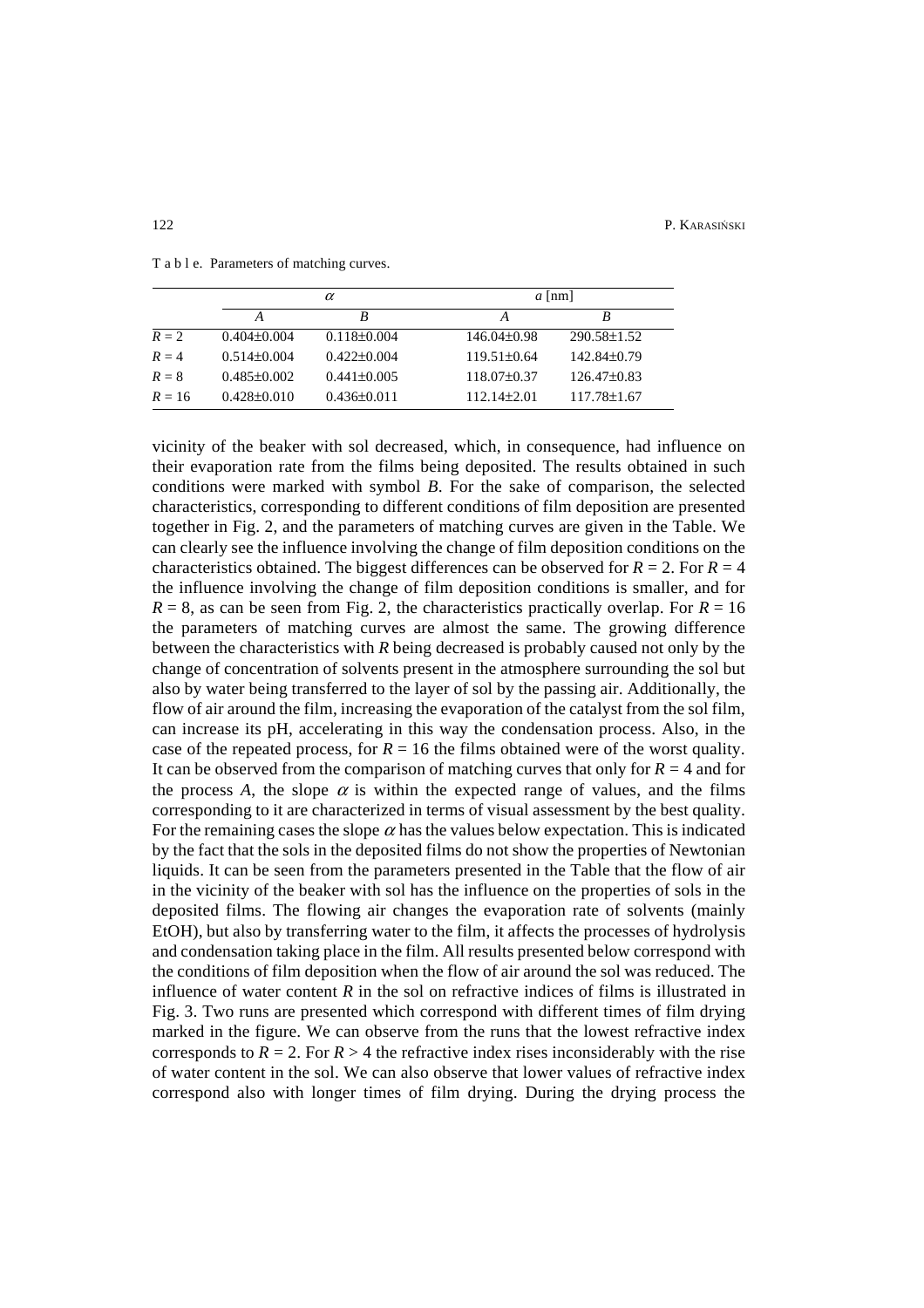

Fig. 2. Influence of film deposition conditions (*A* – with flow of air around the beaker, *B* – without flow of air around the beaker).

Fig. 3. Refractive index *vs.* water content *R* (TEOS: EtOH: HCl = 1:4:0.02).

structure of the film material is stiffening, and during the heating process the structure of the film material condenses. The stiffer structure is less susceptible to condensation, and hence the films, which were subjected to drying were characterized by higher thickness and lower refractive index, as presented in Fig. 2.

The results presented above show that when the hydrolysis is carried out in conditions with water excess and  $pH > 2$ , then with the rise of *R*, for a given substrate withdrawal speed, the films obtained get thinner and thinner. The excess of water in weakly acidified silica sols accelerates hydrolysis and slows down the condensation, effecting the formation of more furcated polymer networks [13]. The rise of *R* results therefore in higher dissolution of sol and lower condensation level, and then consequently reduced viscosity of sol and in effect smaller thickness of the fabricated films. MCDONAGH *et al*. [14] have shown that for sols obtained in the conditions of acid hydrolysis (pH < 2) the thickness of films increases with the rise of *R*.

# **4.2. Effect of catalyst:precursor ratio**

The influence of the amount of catalyst on the dependence of film thickness of the fabricated film on the substrate withdrawal speed from the sol is presented in Fig. 4. The results were obtained for the films fabricated from sols of the molar ratio TEOS: EtOH:  $H_2O = 1:4:4$ . The molar ratios HCl: TEOS is marked in the figure. The characteristics presented correspond with the films, which were fabricated on the next day, after the sols had been prepared, *i.e*., when the sols had been subjected to aging process for 24 h. The dependence of film thickness on the amount of catalyst, for the substrate withdrawal speed from the sol  $v = 6$  cm/min is presented in Fig. 5. The dependences correspond with the films obtained on the day the sol was prepared (dependence *A*) and with the films prepared on the next day (dependence *B*). Higher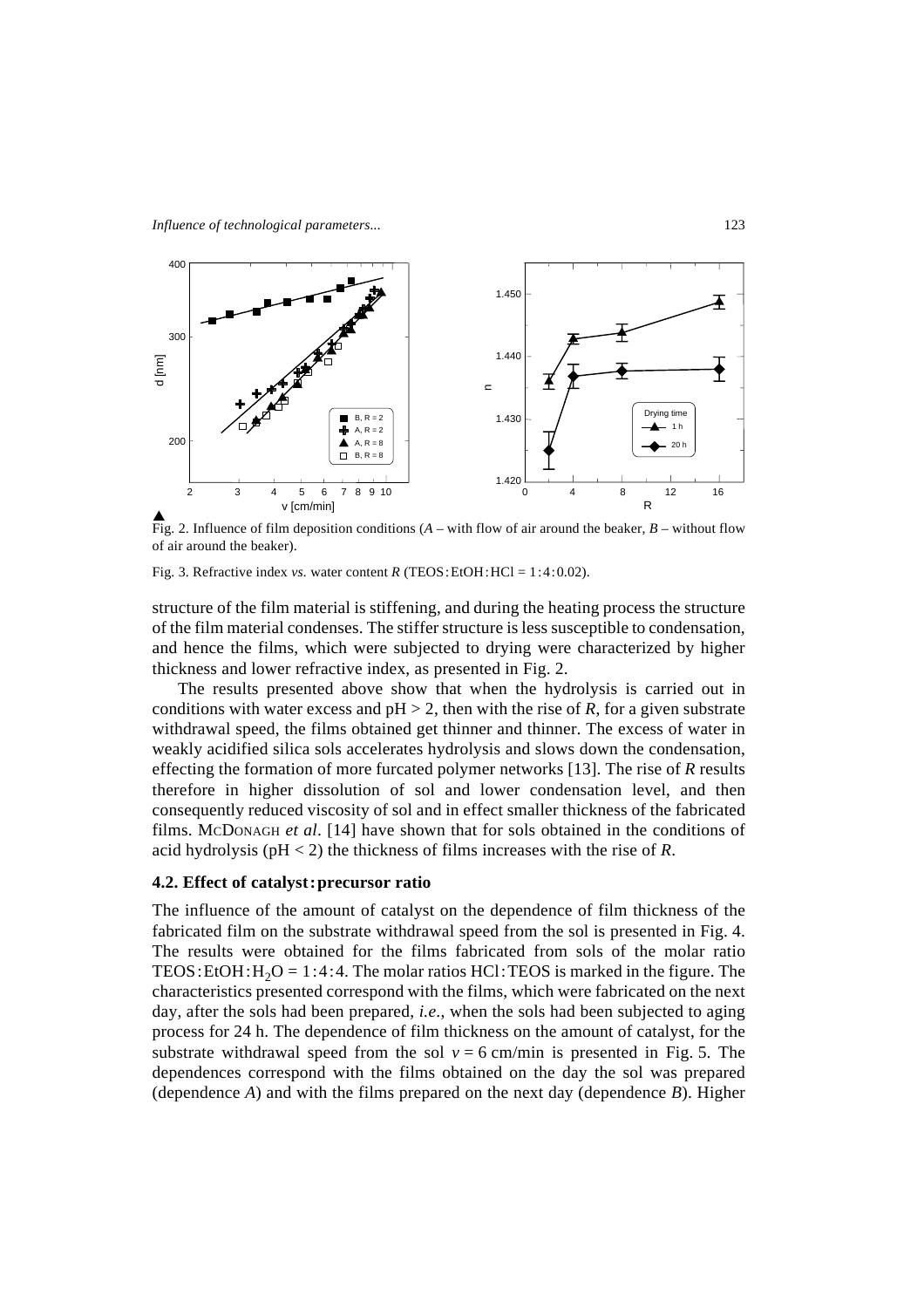

Fig. 4. Film thickness *vs.* substrate withdrawal speed for different molar ratio HCl:TEOS  $(TEOS:EtOH:H<sub>2</sub>O = 1:4:4).$ 

Fig. 5. Film thickness *vs.* molar ratio HCl:TEOS. Withdrawal speed *v* = 6 cm/min, *A* – the films fabricated on the day the sol was prepared,  $B$  – the films fabricated on the next day.



Fig. 6. Refractive index *vs.* molar ratio HCl:TEOS (TEOS:EtOH:  $H_2O = 1:4:4$ ).

content of the catalyst in the sol corresponds with higher thickness of films. For the sol subjected to aging for 24 h the dependence of film thickness on log(HCl:TEOS) is linear. The influence of catalyst content on refractive indices of the films, for two selected aging times of sols, is presented in Fig. 6. We can observe a weak dependence of refractive index on the amount of catalyst in the sol. The values of refractive index slightly decrease with the rise of molar ratio HCl:TEOS. These changes are within the measurement error. BRINKER *et al.* [1] have shown that the pH value of the sol, influencing the processes of hydrolysis and condensation, affects the slope  $\alpha$ . The problem will be investigated in the next part of the paper.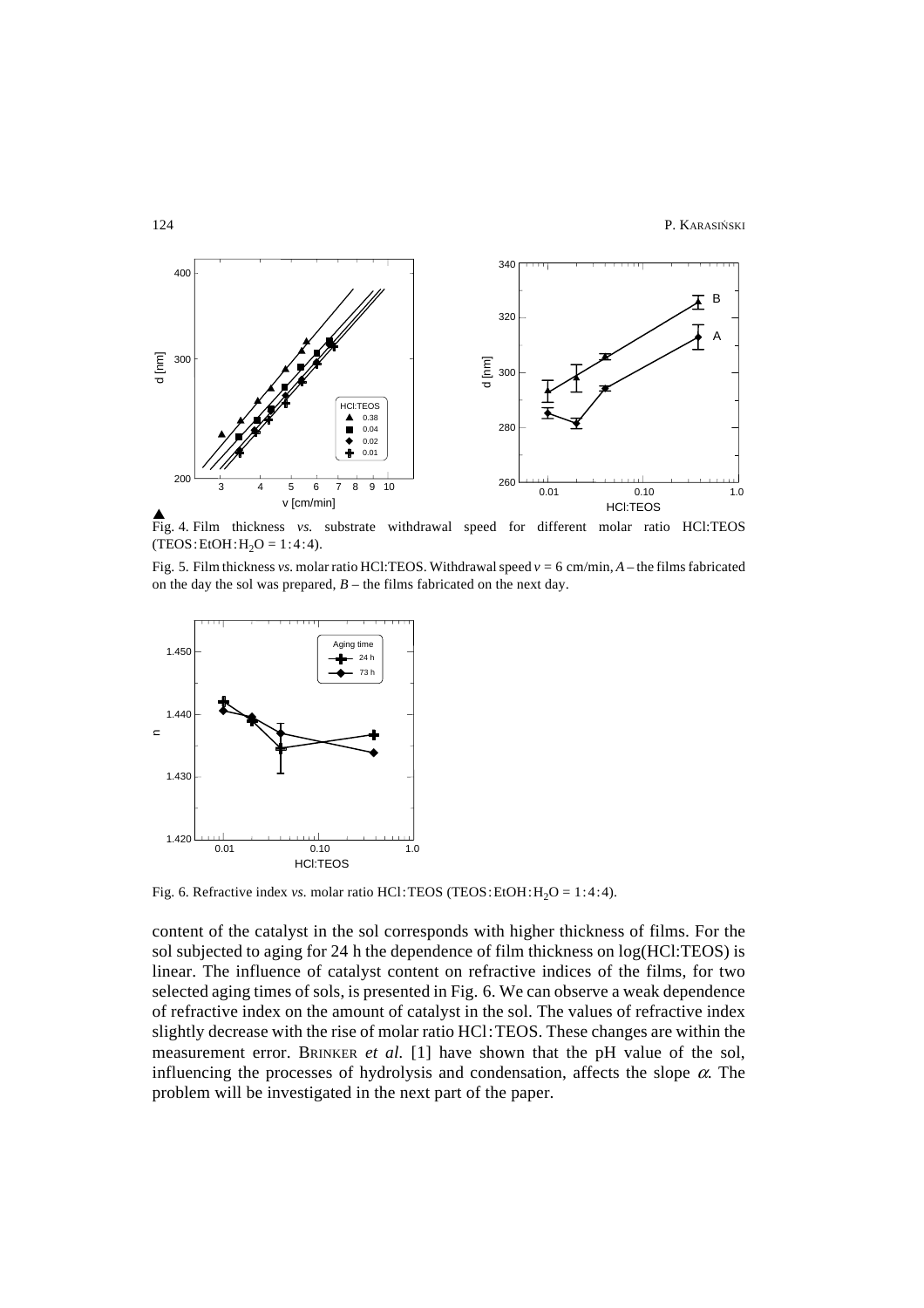# **4.3. Influence of aging time of the sol**

The results presented in Sec. 4.2 show that together with aging time of the sol its properties undergo changes. The set of characteristics, which were obtained for different aging times of sols and for different amounts of catalyst are presented in Fig. 7**a** and **b**. From the approximation of experimental points with the relation (6) the slope  $\alpha$  was determined whose dependence on aging times of sols of different catalyst concentrations is presented in Fig. 8. We can see three different types of dependence, which are due to the changes taking place in the microstructure of particular sols. The smallest changes are observed for the sol for which the molar ratio  $TEOS$ :  $HCl = 0.04$ .



Fig. 7. Dependences of film thickness on the substrate withdrawal speed:  $\mathbf{a}$  – TEOS: EOH: H<sub>2</sub>O: HCl =  $= 1:4:4:0.01$ , **b** – TEOS: EOH: H<sub>2</sub>O: HCl = 1:4:4:0.04.



Fig. 8. Slop *a vs*. aging time for different amounts of catalyst (TEOS: EtOH:  $H_2O = 1:4:4$ ). Fig. 9. Influence of aging time on refractive index for different molar ratio TEOS: HCl,  $v = 6$  cm/min.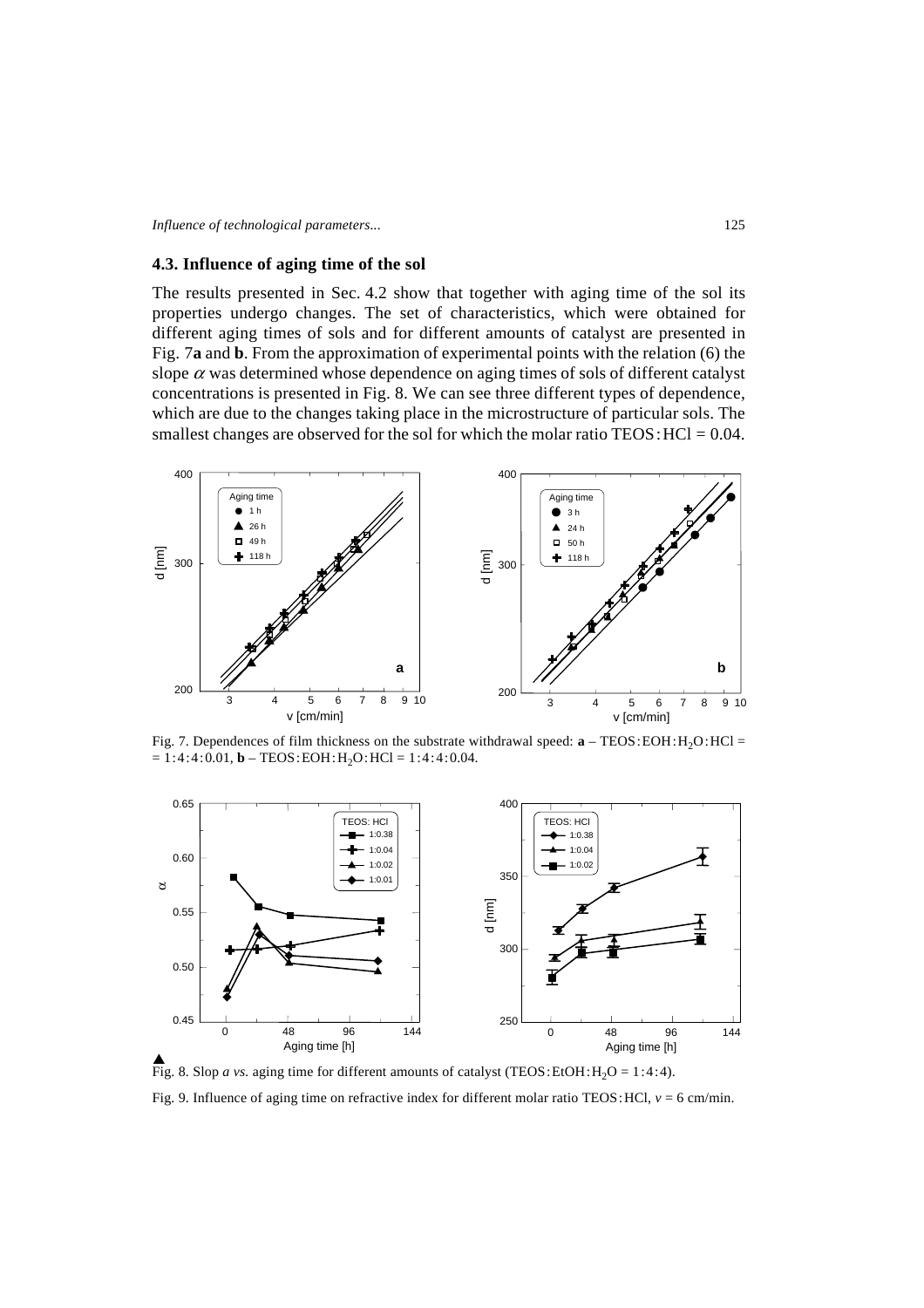In this case, for a fresh sol  $\alpha = 0.516 \pm 0.001$  and for the sol subjected to aging for 119 hours  $\alpha$  = 0.534±0.003. For this sol pH~2 was measured and hence its properties. For silica sols catalyzed with hydrochloric acid, when pH~2, weakly branched silica sols are deposited and the condensation rate is minimized [2]. And hence the properties of the sol, for which the molar ratio  $TEOS:HCl = 1:0.04$ , were inconsiderably changing in time. In effect we have small changes of slope  $\alpha$ . In the sol with high concentration of catalyst, for which the molar ratio  $TEOS$ :  $HC1 = 1:0.38$  ( $pH < 2$ , acid catalysis) the hydrolysis process ran very fast, and the condensation process yielded weakly branched structures, resulting in gradual rise in viscosity and, in consequence, gradual decrease of slope  $\alpha$ . In the remaining sols, for which  $pH > 2$ , the process of hydrolysis ran slowly and that of condensation was running fast. So, the increase of aging time of the sol resulted in the increase and aggregation of particles. The results obtained show a pronounced change of the sol properties. The slope values show that they have different properties from those of Newtonian liquids. However, after 24 h of aging, their properties changed considerably; slope surpassed the value of 0.5, which might mean that they have the properties of Newtonian liquid. Further elongation of aging time of the sol results in a gradual increase of its viscosity and the reduction of slope  $\alpha$ .

The influence of aging time of the sol on the thickness of films for a set substrate withdrawal speed from sols  $v = 6$  cm/min is presented in Fig. 9. With the rise of aging time of the sols the thickness of films is rising with a substrate withdrawal speed from the sols. However, this increase is not uniform. The biggest rise can be observed in the first phase of sol aging. For sols with the highest content of catalyst, the strongest dependence is observed, which is then getting weaker with the rise of aging time of the sol. For smaller concentrations of the catalyst the dependence of film thickness on aging time of the sol is becoming a weak dependence when these times are longer than 24 hours. It may be indicative of the fact that the properties of sols get somehow stabilized. The investigations carried out have not proved that there is any influence of aging time of the sols on the refractive index of films.

### **4.4. Uniformity of films**

All films produced from sols, whose molar ratio water: precursor was  $R < 16$  were characterized by high homogeneity of thickness. Figure 10 presents the dependence of the thickness *d* on the location *x* for the films produced from the sol for which the molar ratio TEOS: EtOH:  $H_2O$ :  $HCl = 1:4:2:0.2$ . During the production of films, the beaker with sol was shielded by a glass cylinder, owing to which any incidental flow of air around the coated layer was eliminated. The relations presented were obtained from the measurement of film thickness carried out along the sample. The distance between the measurement points was 1 mm. In each case the width of the interval of thickness *d*, within which the measurement points are located is lower than 3 nm. For the films presented here, the values of standard deviation of the thickness are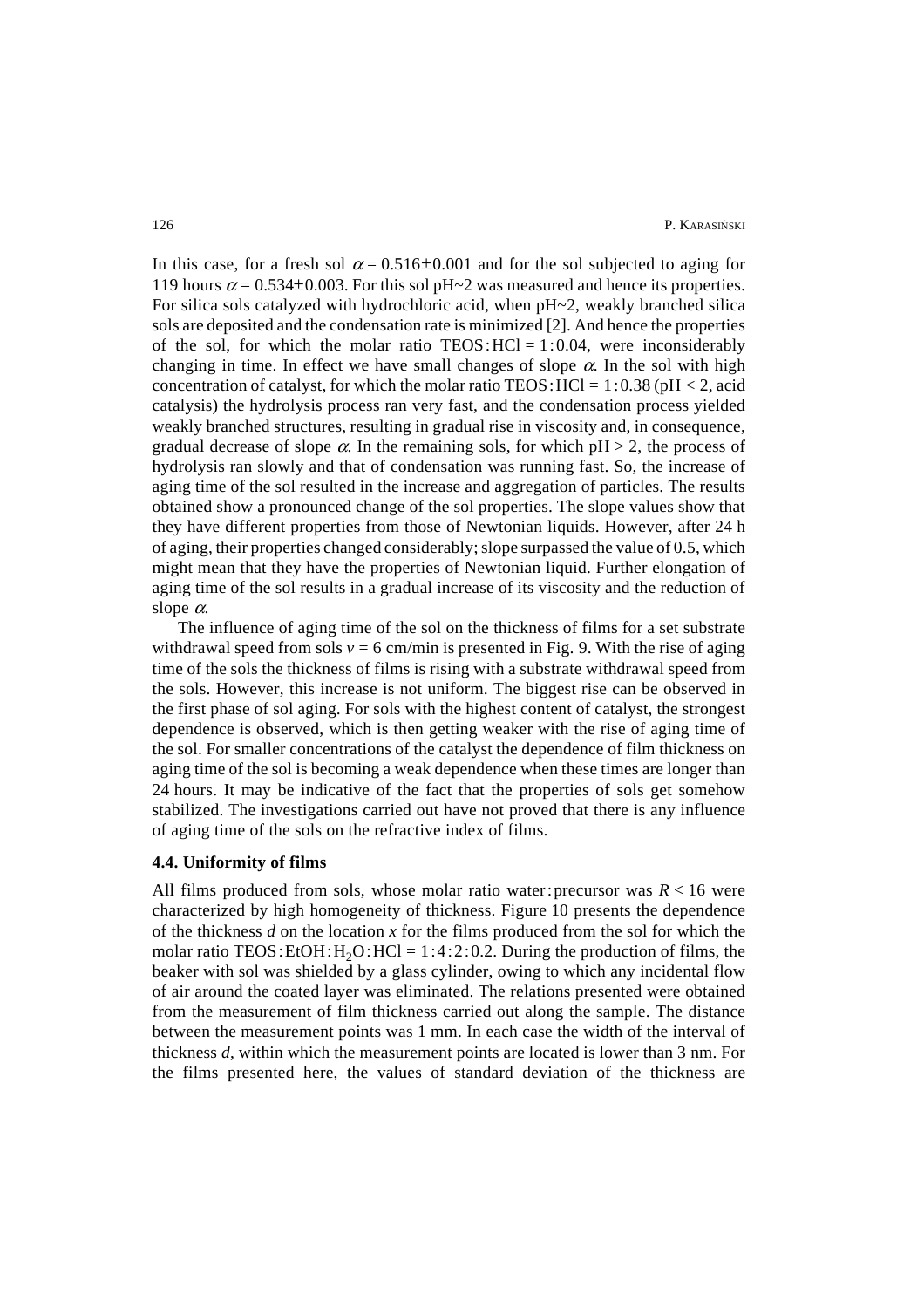

Fig. 10. Distributions of thickness for fabricated silica films.

respectively:  $\Delta d = 0.90$  nm for film *A*,  $\Delta d = 0.86$  nm for film *B* and  $\Delta d = 0.92$  nm for film *C*. As can be seen from the above, by the application of dip-coating method in sol-gel technology, we can produce silica films which are characterized by thickness homogeneity of the order of 1 nm. However, it must be emphasized that the acquisition of such homogeneity of thickness was only possible when we ensured constant withdrawal rate and when any incidental flow of air around the coated film was eliminated.

# **5. Conclusions**

The paper presents the results of investigations involving the influence of selected technological parameters on the properties of silica films fabricated in sol-gel process. We presented the influence of water amount, the influence of the amount of the applied catalyst, the influence of substrate withdrawal speed from the sol and the influence of the conditions of film deposition and aging time of sols on the final parameters of the films fabricated. The results of the investigations show that the application of too much water has a negative influence on the uniformity of the film thickness, but at the same time the processes with the application of high content of water are least sensitive to the changes of conditions involving film deposition. The reduction of water content in the sols as well as longer time of film drying result in the reduction of refractive index of the films. The rise of catalyst amount has influence on the rise of the film thickness with a given substrate withdrawal speed from the sol, but it has inconsiderable influence on the lowering of refractive index. The sols investigated become stable after at least 24 hours. By ensuring constant withdrawal rate and by the elimination of incidental air flow around the sol during the coating process, we can